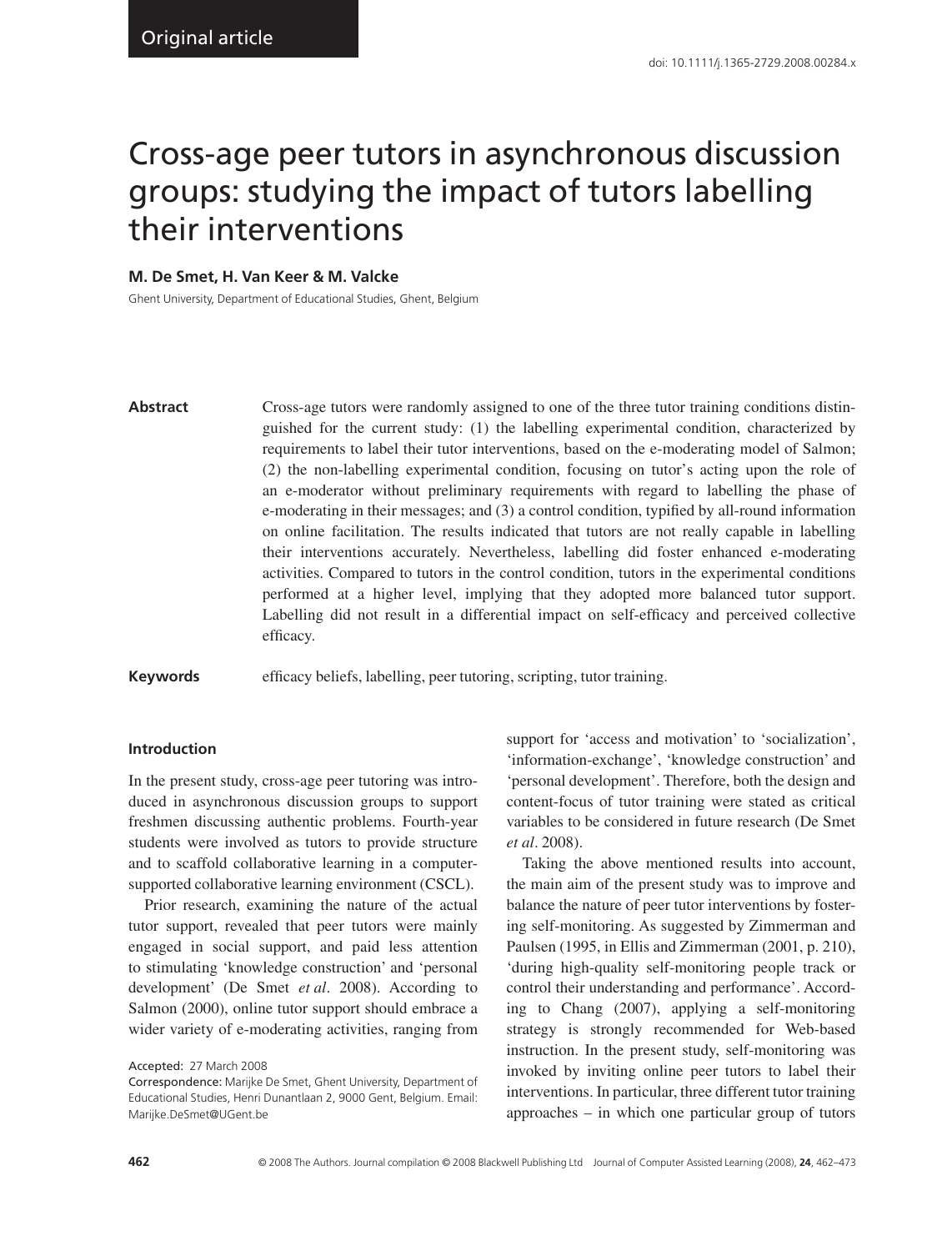was invited to label their tutor interventions based on the e-moderating model of Salmon (2000) – were distinguished. Considering the expected impact of labelling on the nature of tutoring activities, we initially studied the nature and the accuracy of the labelling. The different types of tutor training were considered as the independent variables in this study. As dependent variables we studied the impact on the types of tutoring behaviour in terms of e-moderating (Salmon 2000) and the impact on self-efficacy (Bandura 1993; Ellis & Zimmerman 2001) and collective efficacy beliefs (Sosik *et al*. 1998; Carroll & Reese 2003). This specific focus on efficacy beliefs is in line with the work of Brown and Morrissey (2004) building on the idea that specific training approaches can have a differential impact on tutor characteristics that are related to one's motivation to perform in accordance with the training guidelines (Nijman 2004).

## **Theoretical framework**

#### **Facilitating and scripting**

CSCL has become more prevalent in higher education. A key issue in the CSCL literature is how to facilitate learner activities in CSCL settings. It has repeatedly been argued that collaboration as such does not systematically produce learning (Dillenbourg 2002). The current CSCL debate, therefore, focuses on the conditions that foster productive interactions (McLoughlin & Luca 2000). Dewiyanti *et al*. (2005) stress that successful implementation of a CSCL environment is determined by instructional methods within the learning environment. These instructional approaches are expected to answer the need for guidance of learners in meaningful online discourse (Laurillard 1998; Bonk *et al*. 2004; De Smet *et al*. 2008). Two dominant instructional approaches can be observed. A growing body of empirical studies focuses on the supportive task and role of facilitators in a CSCL context (Garrison *et al*. 2000; Salmon 2000; Bonk *et al*. 2004; Rickard 2004). Other researchers (Dillenbourg 2002; Weinberger *et al*. 2005; De Wever *et al*. in press) focus on scripting. Typical scripts assign task-based or communication-oriented roles to learners in order to aim for critical thinking and knowledge construction (De Wever *et al*. in press). Other scripts present detailed guidelines or work plans to the collaborating learners (Weinberger *et al*. 2005).

#### **Peer tutors as online facilitators**

In the present study, we involved peer tutors to take up the role of 'online facilitators' (Backroad Connections Pty Ltd. 2002; Rickard 2004). In particular, cross-age peer tutoring was introduced into asynchronous discussion groups. Peer tutoring can be defined as 'people from similar social groupings who are not professional teachers, helping each other to learn and learning themselves by teaching' (Topping 1996, p. 322). According to Verba (1998), peer tutoring is one way of making an active and social constructivist contribution to knowledge acquisition.Amore capable peer with a supportive role is called the 'tutor', whereas less experienced students receiving help from a tutor are called 'tutees' (Topping 1998). In the CSCL environment peer tutors facilitate the online communication to foster collaboration, and to structure, moderate and improve the learning of the tutees.

#### **Labelling as a scripting approach**

In view of improving tutors'online facilitation acts, part of the peer tutors involved in the present study was required to identify the type of each contribution they add to the discussion. This labelling activity – also called *tagging* – is a particular type of scripting. Our interest in using scripts to improve and balance one's supportive efforts is inspired by the work of De Bono (1991). He described the positive effects of labelling one's point of view underlying decision-making processes in collaborative learning.

In our study, a number of tutors are invited to base their labelling on the e-moderating model of Salmon (2000). Her research identified five stages in e-moderation, each focusing on the development of consecutively more complex e-moderating skills and specific technical skills. At stage one 'access and motivation', the e-moderator supports individual access and the ability of participants to use computer-mediated communication. At stage two 'online socialization', individual participants have to be fostered to establish their online identities and to find others to interact with. At stage three 'information-exchange', participants are stimulated to exchange information relevant to the course and in view of shared goals. At stage four 'knowledge construction', course-related group discussions are stimulated and shared understanding becomes established. At stage five 'development', individual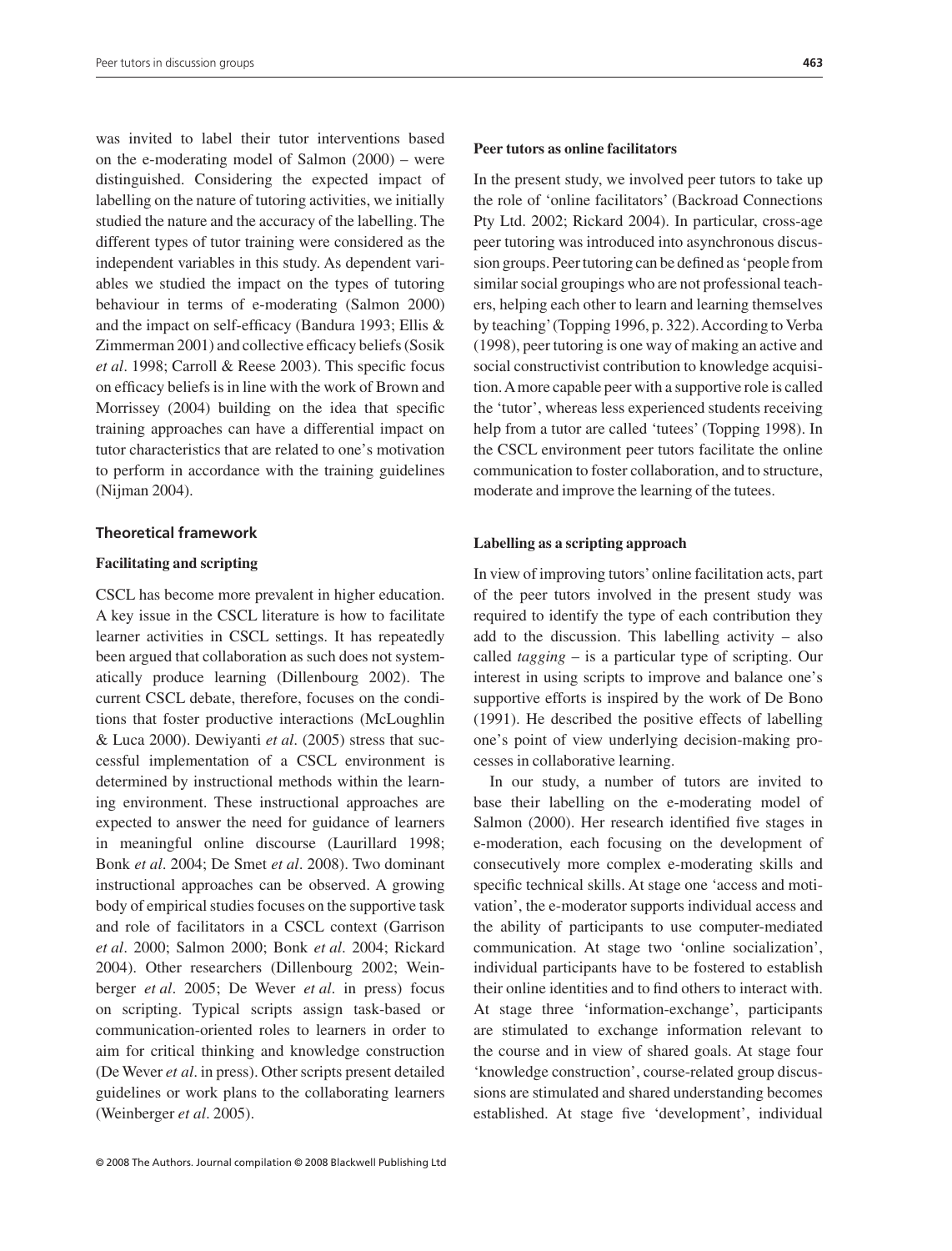reflection on the actual learning process has to be supported.

In addition to linking their tutoring intentions to a shared framework, the participants were required to decide themselves what type of support is most relevant to bring in for approaching tutees' needs. This might invoke higher-order thinking and self-monitoring as labelling involves a relatively complex judgment task. According to Halpern (1998), higher-order thinking is thinking that is reflective, sensitive to context and selfmonitored. Ellis and Zimmerman (2001) stated that this self-monitoring process results in a stronger focus and enhanced (meta)cognitive awareness. This can also be linked to the work of Bandura (1993) when he discussed the concept of cognitive motivation that helps translating forethought and goal setting into anticipatory action through self-regulatory mechanisms. Recently Ickes *et al*. (2006) examined the role of self-monitoring in social interaction. Besides noting that high selfmonitors easily adapt to new social contexts, they found that high self-monitors strongly express positive affect in their relations with others.

## **Labelling requirements and efficacy beliefs**

In line with the finding that self-efficacy positively contributes to self-regulatory cognitive functioning (Bandura 1993), Chang (2007) argues that selfmonitoring strategies – such as labelling – might enhance students' self-efficacy beliefs. Furthermore, since learning in a peer tutoring setting is to be considered as a specific type of collaborative learning (Topping 1996; Griffin & Griffin 1998), next to personal beliefs, tutors' perceived collective efficacy might also be influenced by labelling requirements. Scripts or structuring tools can specify, sequence and assign collaborative learning activities in online learning environments (Kollar *et al*. 2003). In this respect, we assume that labelling might also have its influence on tutors' beliefs on the group's collective power to produce desired results, here described as perceived collective efficacy. Collective efficacy is a fairly new concept, finding its origins in the theory of self-efficacy. As Bandura (1997) suggests, collective efficacy refers to the self-efficacy of a group, team or larger social system or entity. In recent research, Bandura (2000) reported that perceived collective efficacy is an important contributor to human agency.

In this study, we did not focus on the effects of efficacy beliefs on specific behaviour (Bandura 1993; Michalski & Cousins 2000; Pajares 2004). We also did not investigate the effects of peer tutoring on academic selfefficacy (Griffin & Griffin 1998). The present study rather controlled for the impact of different training conditions on peer tutors'self-efficacy and perceived collective efficacy. Therefore, the central question was not whether or not training will increase one's efficacy beliefs, but whether different training approaches make a difference. This idea builds on the dissertation of Nijman (2004) regarding the interaction between specific training approaches and resulting trainee characteristics in professional organizations. It also follows the empirical work of Brown and Morrissey (2004) exploring the effects of different training conditions on undergraduate students' self-efficacy. The three different tutor training conditions as developed and implemented in the present study (e.g. labelling, nonlabelling, control) are described in the following section.

#### **Research objective and questions**

The central research objective of this study focuses on the differential impact of tutor training approaches and the impact of labelling during tutoring activities on: (1) actual tutoring behaviour in terms of e-moderating; (2) tutors'self-efficacy beliefs; and (3) tutors'perceived collective efficacy. Three specific research questions are put forward:

- Did the tutors in the labelling training condition, label their interventions in an accurate way?
- Do the labelling requirements result in different patterns in e-moderating compared to a non-labelling tutor training and a control condition?
- Does labelling have a differential impact on tutors' self-efficacy beliefs and perceived collective efficacy?

# **Method**

## **Participants and setting**

The study was set up in a naturalistic university setting involving 74 online peer tutors supporting about ten freshmen each in asynchronous online discussion groups. The majority of the peer tutors (80%) were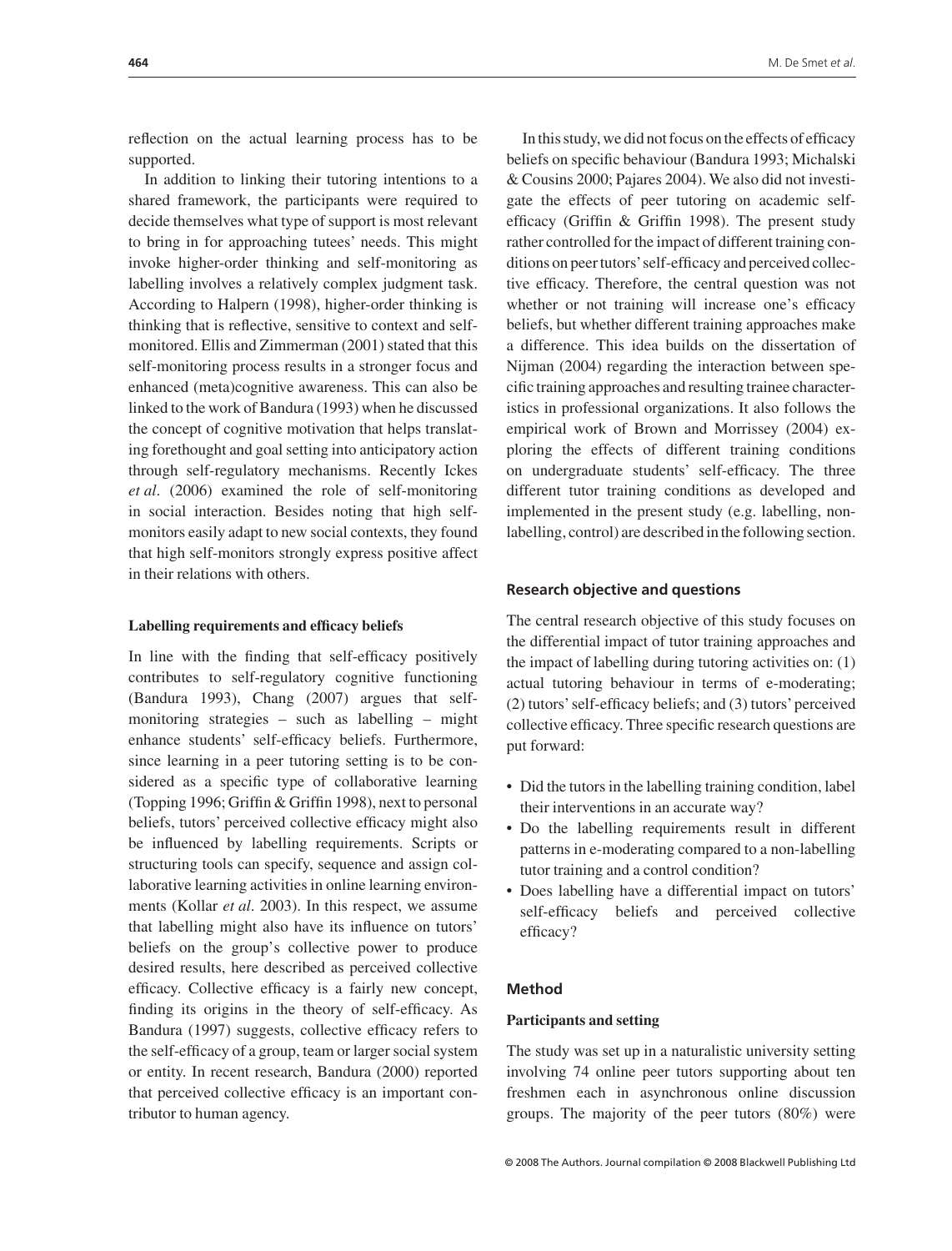female, aged between 22 and 24 years. The discussion groups were a formal part of the course 'Instructional Sciences' for first-year bachelor students taking the 'Educational Sciences' curriculum. Tutors were fourthyear 'Educational Sciences' students, taking up the tutor role as a formal part of their six-credit educational internship. Both tutors and tutees represented the entire population of fourth- and first-year students.

#### **Procedure**

#### *Tutor training*

Tutors received a 3-h tutor training consisting of a faceto-face session two weeks before the onset of the discussion groups. In the experimental conditions, 35 tutors were introduced to the multidimensional nature of tutoring (Rickard 2004). These tutors received a theoretical introduction to the five-step model for e-moderating of Salmon (2000). Additionally, the 35 tutors were randomly assigned to a labelling and a non-labelling experimental condition.

Tutors in the labelling condition  $(N = 18)$  were trained in labelling their distinct tutor postings as one of the five e-moderating steps. This aims to stimulate reflection upon the ongoing discussion and on how to intervene in order to improve collaboration. Moreover, labelling visualizes the predominance or absence of one or more e-moderating steps. In this respect, tutors are stimulated to self-monitor and reflect on their own interventions.

In the non-labelling condition  $(N = 17)$ , cross-age peer tutors were introduced in identical online group discussions without preliminary requirements with regard to labelling the phase of e-moderating in their messages. In a next phase, all peer tutors in the experimental conditions were invited to study the output of CSCL activities of an earlier student cohort, also supported by tutors. This helped to discuss content mistakes, conflicts, unclear arguments and tutees' non-participation in the discussion group and how they could react as tutors. The training ended by a hands-on introduction to the technical CSCL environment and a detailed introduction with regard to the planning and set-up of the course (e.g. internship rules, group composition, planning, etc.). This extra information was also made available – for future consultation – on a tutor website. Tutors could also consult a printed manual with all background information.

Next to the two experimental training conditions (e.g. labelling and non-labelling), a control condition consisting of online peer tutors from an earlier tutor cohort was part of the research design. Tutors in this control condition  $(N = 39)$  were involved in a comparable internship but did only receive all-round tutoring instructions about online facilitation (Backroad Connections Pty Ltd. 2002; Rickard 2004). These tutors were informed about skills such as community building, asking questions, triggering reflection and providing feedback (De Smet *et al*. 2008). Also an information website and a manual were made available. Compared with the training of tutors in the experimental conditions, the training in the control condition was theoretical in nature. For example, tutors did not exercise their tutoring interventions and no trial discussions with peer tutors were organized.

#### *Group assignments*

For 8 weeks, the tutors supported the collaborative work in relation to four educational themes. Each theme presented an authentic group assignment, related to a chapter of the course: behaviourism, cognitivism, constructivism and higher-order thinking. The online discussion to work on the assignment lasted for 2 weeks. The assignments were identical for all discussion groups and can be characterized as open-ended tasks, implying no standard approach, nor resulting in single right answers. Furthermore, the assignments were quite complex and extensive in order to force group members to join efforts. For analysis purposes, the four discussion themes were clustered in two tutoring phases to study tutoring activities and self-efficacy at the start (themes 1 and 2) and at the end (themes 3 and 4) of the peer tutoring activities.

## **Research instruments**

Tutors in both the labelling and non-labelling conditions were invited to complete two self-report questionnaires to measure their self-efficacy beliefs and perceived collective efficacy. The ten-item self-efficacy instrument building on the Teachers' Sense of Efficacy Scale prescribed by Tschannen-Moran and Woolfolk Hoy (2001) and the Teacher Self-Efficacy Scale of Bandura (2006) was administered at the start and during the closing phase of the discussion activities. Reliability of the self-efficacy instrument is 'acceptable' to 'good'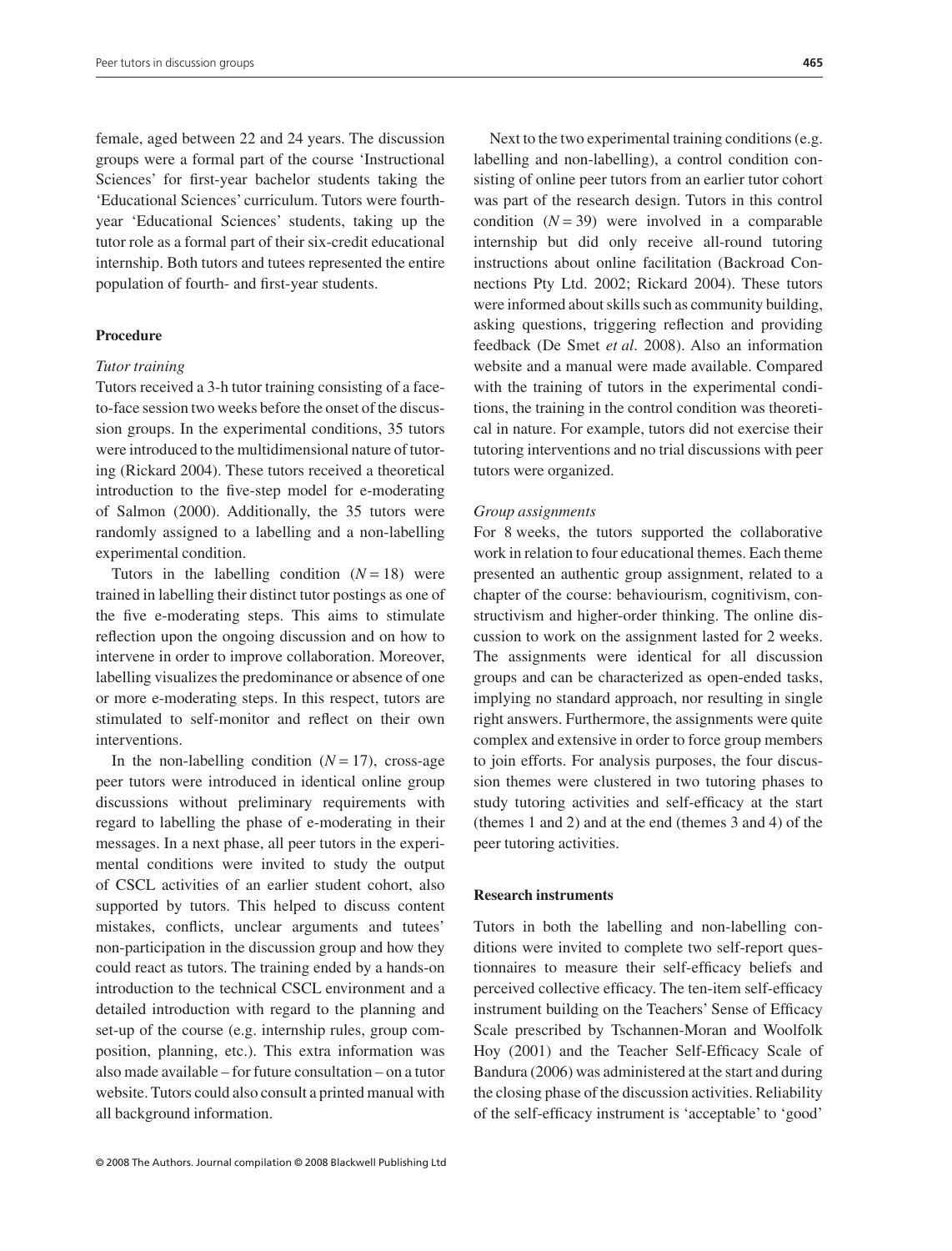with  $\alpha$  coefficients varying between 0.65 and 0.82. The collective efficacy instrument based on the group potency scale of Guzzo *et al*. (1993) was administered after finalizing the assignment in each discussion theme. An acceptable internal consistency (Cronbach  $\alpha$  = 0.74) was found.

#### **Data collection and analysis**

In view of determining the impact of three different training approaches on the nature of tutoring behaviour, content analysis was applied to analyse the complete dataset of tutor transcripts generated during the asynchronous discussions. Additionally, the number of tutor posts was counted to measure participation per tutor per tutor training condition and per tutoring phase.

The 'unit of meaning' in a tutor message was chosen as the unit of analysis. Following Chi (1997), a unit of meaning is a unit that represents a consistent idea, argument chain or discussion topic. Each unit of meaning was coded on the base of Salmon's (2000) taxonomical model for e-moderating. As reported in a previous study (De Smet *et al*. 2008), 17 categories – representing the five stages – were distinguished as operational indicators of online tutoring support. We more specifically focused on the occurrence of five e-moderating activities during tutoring, going from fostering access and motivation, over encouraging socialization, information-exchange and knowledge construction, to stimulating personal development.

Segmentation into units of meaning and coding was performed by independent trained coders. During a 3-h face-to-face training session the coders received: (1) an explanation of the segmentation and coding process; (2) written guidelines elucidating the segmentation and coding procedure; (3) authentic examples illustrating each code; and (4) a practice session based on sample data. As suggested by Strijbos *et al*. (2006), a procedural distinction was made between the segmentation process into units of analysis and the coding process.

To determine inter-rater reliability, a sample consisting of 371 units of meaning (7%) was coded by both coders. A moderate Cohen's kappa (0.66) was calculated indicating an acceptable level of agreement between coders beyond chance. When Cohen's kappa is used, values between 0.40 and 0.75 represent fair to good agreement beyond chance (Neuendorf 2002).



Fig 1 An overview of the actual labelling performance of tutors assigned to the labelling condition (*N* = 18).

#### **Results**

#### **Tutor participation**

The work of the 35 experimental tutors resulted in 2591 messages, consisting of 5381 units of meaning. Tutors in the labelling condition  $(N = 18)$  submitted 1442 messages, which are 80.11 messages per tutor. Tutors in the non-labelling condition  $(N = 17)$  posted only 1149 messages, which are 67.59 messages per tutor. Less postings were counted in the closing phase (themes 3 and 4) with an average of 31.26 messages per tutor, as compared with the starting tutoring phase (themes 1 and 2) with an average of 42.77 messages per tutor.

According to the statistical analyses, there is a significant decrease in tutor messages over time (*t* = 5.906,  $d.f. = 34, P = 0.000$ . A differential impact of the tutor training condition was found as well. During the starting phase, a significantly higher amount of messages were posted in the labelling condition (mean = 49.06 messages per tutor) than in the non-labelling condition (mean =  $36.12$  messages per tutor);  $t = 2.160$ , d.f. =  $33$ ,  $P = 0.038$ .

# **Did the tutors in the labelling condition, label their interventions in an accurate way?**

89.7% of the messages of peer tutors in the labelling condition were labelled related to Salmon's five-step model. For the remaining messages, tutors did not perform the labelling. Figure 1 presents an overview of the actual labelling performance along the five steps of e-moderating for tutors assigned to the labelling condition. In 57.9% of the contributions, the label tagged to the message was associated with at least one of the codes assigned to the unit(s) of meaning in that message. More specifically, it appeared that the tutor message label generally corresponded to the code assigned to the unit of meaning consisting of the highest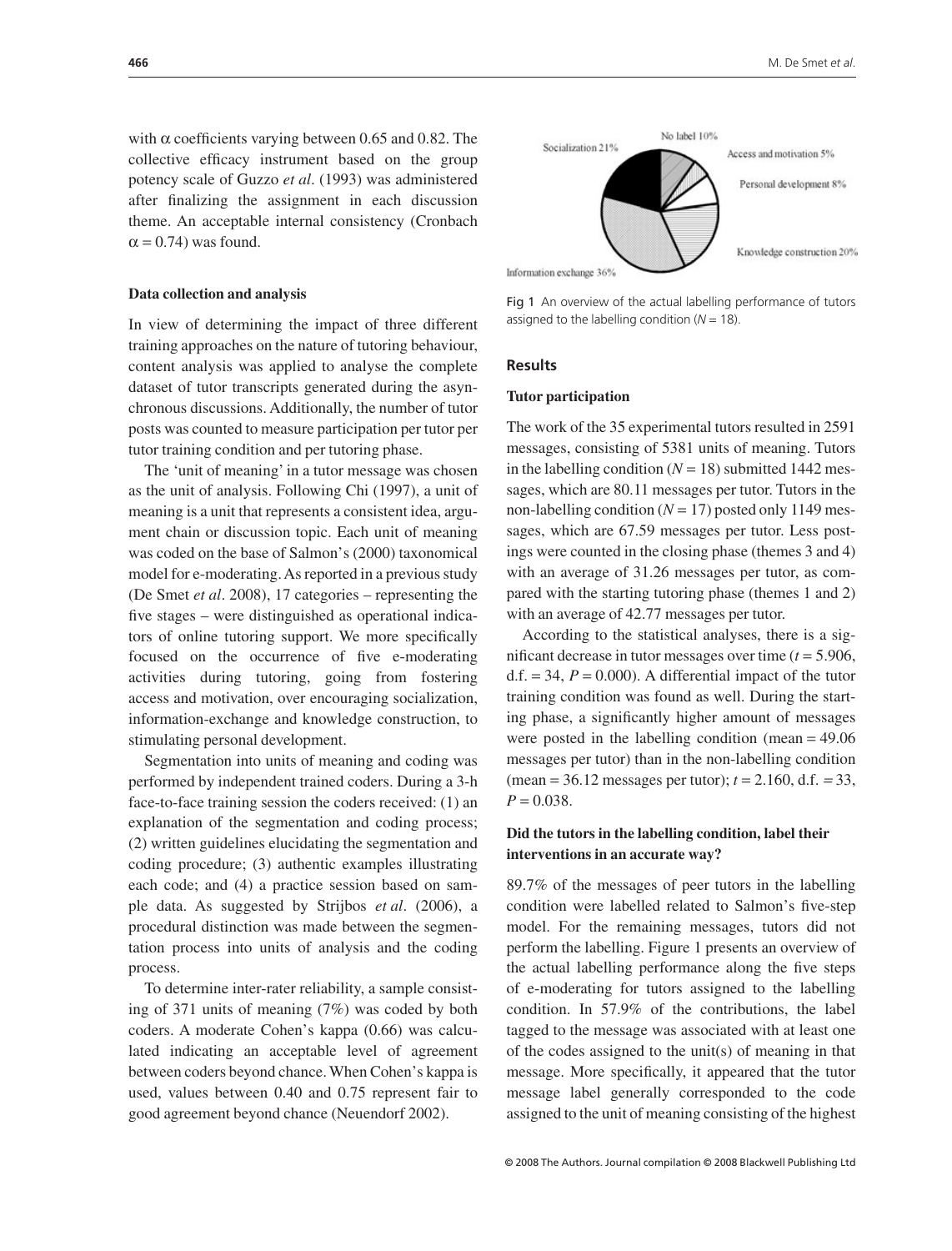



amount of words. When exploring the fit between the message label and the objective coding for each distinct unit, it appeared that in only 34.6% of the 2754 involved units of meaning full correspondence was found. Full correspondence means that the label per unit is identical to the code per unit. To deal with the methodological difficulty that tutors assigned one of the five labels to complete messages whereas independent coders assigned one of the five codes to units of meaning within messages, all units of meaning were labelled in accordance with the tutor's label per message. In view of exploring the occurrence of full correspondence between the tutors' labels and the independent coder's code, for instance, in the case that a tutor tagged his complete message as 'information-exchange' we labelled the unit(s) in that message similarly.

To analyse the labelling approach of the tutors, a more detailed comparison was carried out by comparing the labelling and the coding by independent coders, resulting in an indicator for accurate labelling (label = code) with regard to each step of e-moderating. 'Access and motivation' and 'information-exchange' appeared to be the least problematic to be labelled. In respectively 56.6% and 40.0% of the units of meaning assigned to these phases of e-moderating the tutor labelling per message (i.e. per unit) was identical to the objective coding of the unit(s) per tutor message. Considering 'socialization', 'knowledge construction' and 'personal development', the percentages reflecting labelling accuracy were 37.9%, 25.2% and barely 12.2%, respectively.

# **Do the labelling requirements result in different patterns in e-moderating compared with a non-labelling tutor training and control condition?**

In view of answering this research question, the data of tutors in the two experimental and the control condition are taken into account. The following results refer to the patterns in e-moderating of 74 tutors assigned to either the labelling  $(N = 18)$ , non-labelling  $(N = 17)$  or control training condition  $(N = 39)$ . The objective coding of the tutor interventions according to the model of Salmon is the basis for this analysis. The percentages in Fig 2 indicate the proportions of particular tutoring behaviour of tutors in the three different conditions. The descriptive results indicated that tutors in the labelling condition reflect a higher proportion of e-moderating interventions stimulating 'personal development'. Nevertheless, the overall pattern in e-moderating does not seem to be very different between the tutors in the different conditions. All tutors dominantly give tutor support that invokes 'information-exchange'.

In order to explore the impact of labelling on tutoring patterns in more detail, a multinomial logistic regression analysis was performed with the five categories of the five-step model for e-moderating as polytomous dependent variable, and the three training conditions as independent variable. Multinomial logistic regression is used when the dependent variable in question is nominal and consists of more than two categories (Hosmer & Lemeshow 2000). As can be derived from Table 1, the tutoring category 'access and motivation' was chosen as reference category for the multinomial logistic regression analysis. The control condition was selected as reference category to study the impact of the training conditions. A total of 10.853 units of meaning were analysed and the full model significantly fitted with the data  $[\chi^2 (8) = 355.215, P < 0.000]$ . Table 1 summarizes the regression coefficients, Wald statistics, associated degrees of freedom and probability values for the independent variable. The results indicate that the training condition reliably affected tutoring behaviour in terms of e-moderating. A number of significant differences are related to tutors in the labelling condition. When comparing e-moderating in the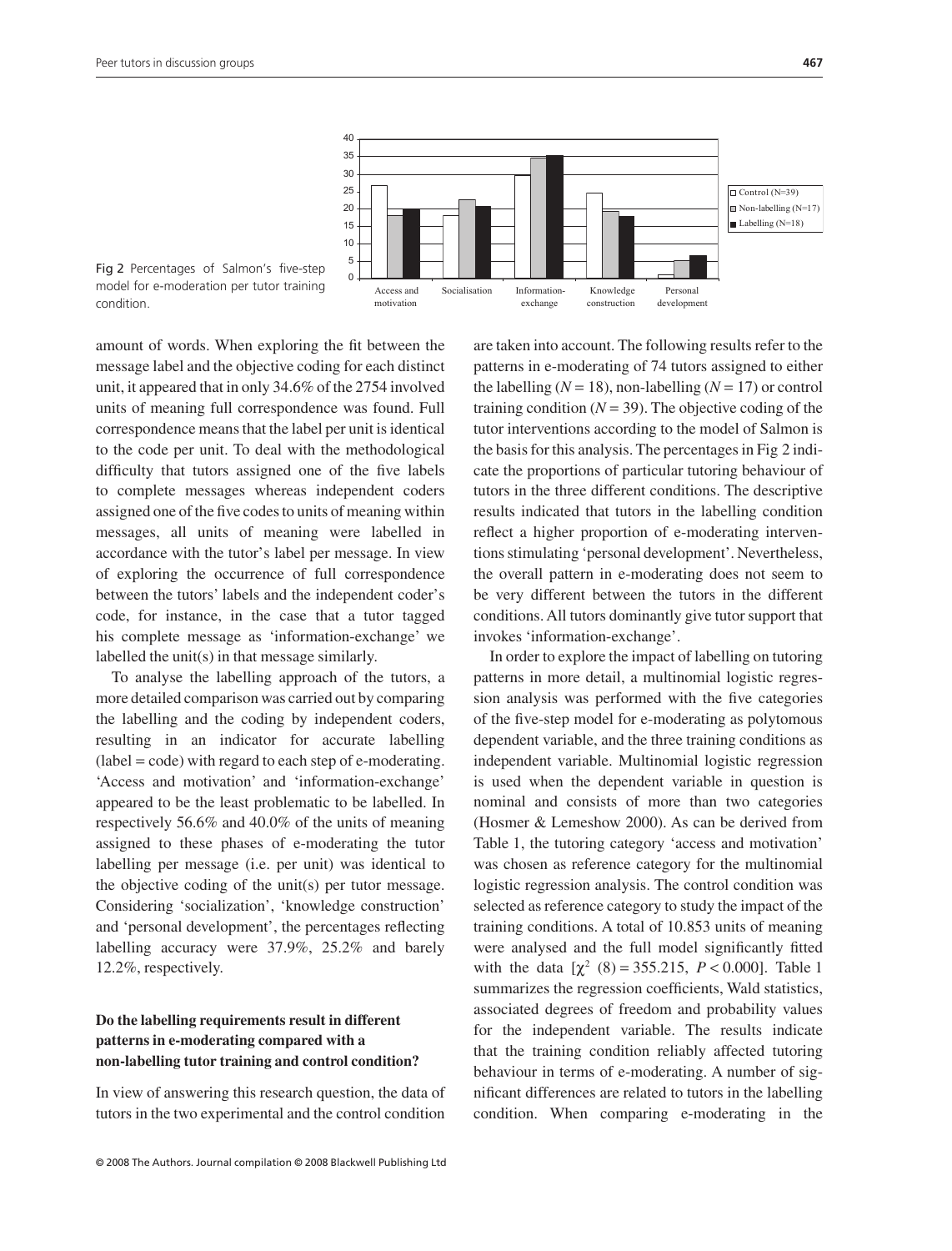Phase e-moderating Training condition Est. Std. error Wald d.f. Sig. OR LB95 %CI UB95  $0/2$ CI  $\textsf{Socialization}^\text{1}\qquad \qquad \textsf{Intercept} \qquad \quad \textsf{-0.388} \quad \textsf{0.041} \qquad \qquad \textsf{88.770} \quad \textsf{1} \qquad \textsf{0.000}$ Labelling 0.432 0.070 37.690 1 0.000 1.540 1.342 1.768 Non-labelling 0.604 0.077 61.183 1 0.000 1.829 1.572 2.128 Control ref.cat Information-exchange1 Intercept 0.106 0.036 8.621 1 0.003 Labelling 0.475 0.062 57.782 1 0.000 1.607 1.422 1.817 Non-labelling 0.541 0.070 59.853 1 0.000 1.718 1.498 1.971 Control ref.cat Knowledge construction<sup>1</sup> Intercept -0.087 0.038 5.235 1 0.022 Labelling -0.017 0.070 0.056 1 0.812 0.983 0.857 1.129 Non-labelling 0.146 0.078 3.551 1 0.059 1.157 0.994 1.347 Control ref.cat Personal development<sup>1</sup> Intercept -3.080 0.125 607.715 1 0.000 Labelling 2.000 0.149 180.304 1 0.000 7.386 5.517 9.890 Non-labelling 1.834 0.162 128.603 1 0.000 6.261 4.560 8.597 Control ref.cat

Table 1. Multinomial logistic regression estimates indicating the differences between the training conditions with regard to performing a particular tutoring behaviour following the model of e-moderating.

1 The reference category is 'Access and motivation'.

Est, estimated parameters; Std., standard error; d.f., degrees of freedom; Sig., significance; OR, odds ratio; LB95, lower bound; CI, confidence interval.

labelling condition with the control condition, we come to the following conclusions: the odds of focusing on 'socialization', 'information exchange' and 'personal development' versus 'access and motivation' are 1.54, 1.61 and 7.39 times higher, respectively. When comparing e-moderating in the non-labelling condition with the control condition, the following results emerge: the odds of focusing on 'socialization', 'informationexchange' and 'personal development' versus 'access and motivation' are 1.83, 1.72 and 6.26 times higher, respectively. When comparing e-moderating in the labelling condition with the non-labelling condition, no significant differences were found.

# **Does labelling have a differential impact on self-efficacy beliefs and perceived collective efficacy?**

With regard to the third research question, statistical analyses are based on the comparison of mean test scores of tutors in the labelling  $(N = 18)$  and nonlabelling condition  $(N = 17)$ . The control condition was not taken into account since the instruments were not administered to these tutors.

It is first to be noted that tutors' overall self-efficacy beliefs were fairly high (mean = 2.43). Second, no significant differences at the 5% level were found between self-efficacy beliefs of tutors in both experimental training conditions. However, significant differences in perceived collective efficacy could be observed  $(t =$  $-2.101$ , d.f.  $= 33$ ,  $P = 0.043$ ). This represented a higher perceived collective efficacy in the non-labelling condition (mean  $= 2.45$ ) compared with the labelling condition (mean  $= 2.08$ ). Third, in both training conditions tutors' perceived collective efficacy did increase over time. A paired *t*-test showed a significant increase in tutors' perceived collective efficacy over time  $(t =$  $-7.251$ , d.f.  $= 34$ ,  $P = 0.000$ ).

# **Discussion**

Building on prior research (De Smet *et al*. 2008), the present study tried to enhance the work of cross-age tutors in online asynchronous discussions. Next to a more elaborated tutor training, part of the tutors was invited to label their tutor interventions.

#### **Tutor participation**

The results clearly show that tutors in the labelling condition intervened more frequently than other tutors.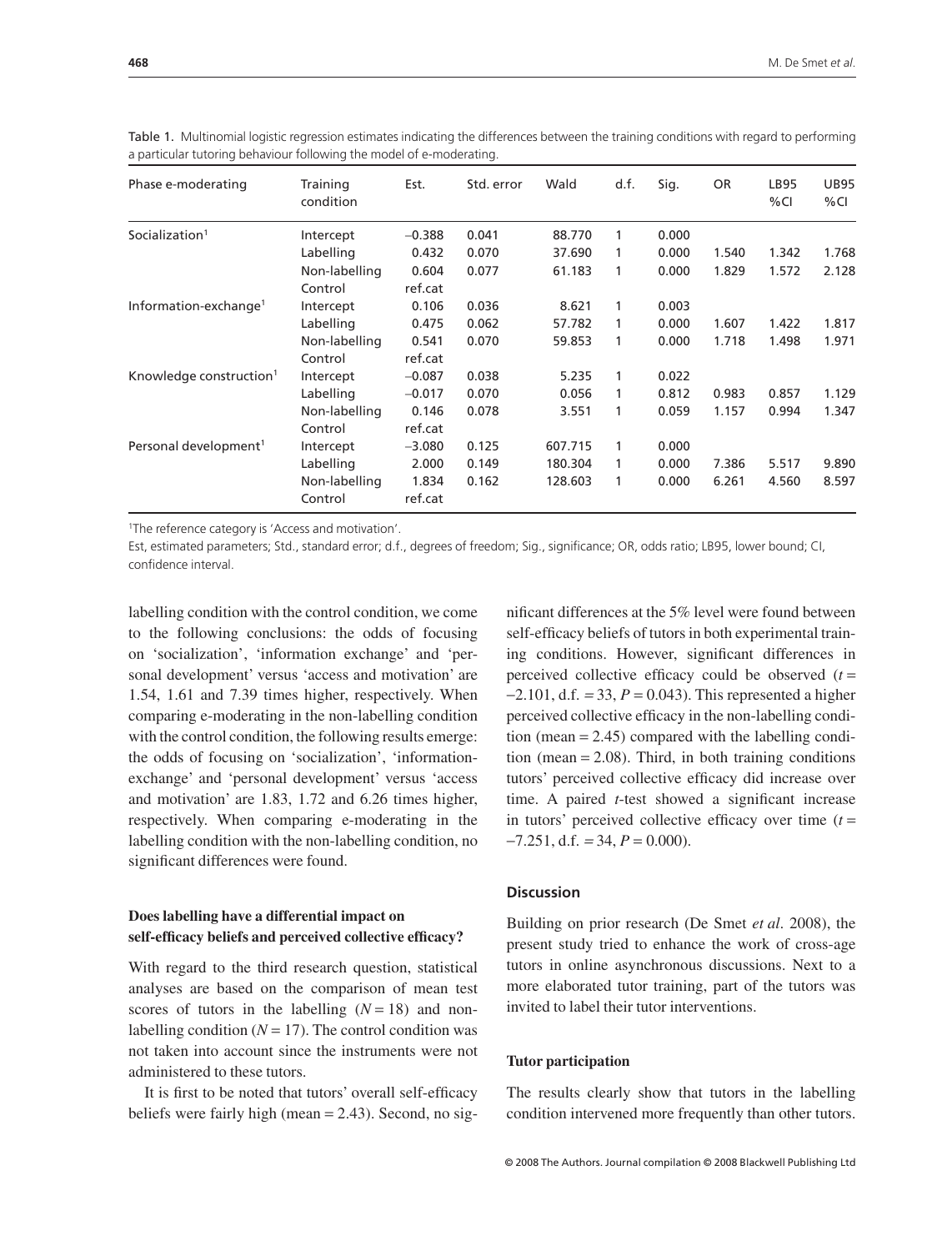Other researchers have stressed that the quantity of participation in a text-based CSCL environment, is an important predictor for future knowledge construction (Weinberger & Fischer 2006; Schellens *et al*. 2007). We can argue that working with the labels did offer tutors an efficient thinking tool that fostered an initial higher degree of active tutoring.

#### **Labelling performance**

The first aim of this study was to control the actual labelling performance of cross-age peer tutors. A first observation is the high percentage of labelling that did take place. Secondly, it was found that about 58% of the labels were in agreement with at least one of the codes given by independent coders to the unit(s) of meaning in tutor messages. It therefore appeared that tutors included in a single message other information apart from the label reference as well. This observation implies that tutors adopted different types of e-moderating in a single message. Part of the message was therefore not correctly labelled. An example is that tutors blend 'welcoming and motivating' with 'providing extra information'. A typical tutor would label this message as 'information-exchange'. This exemplifies that labelling is not a straightforward cognitive task.

The results in relation to the first research question also point at a large number of inaccurate labels; tutor labels linked to their messages were not always identical to the labelling by independent coders. At this moment, there is hardly comparable research evidence available to compare the results of the present study. Nevertheless, the results can be explained in a number of ways. First, the results are in line with Robinson and Udall's (2006, p. 98) report about self-assessment. They state that 'students are often unable to make realistic judgments about their own learning'. However, and in accordance with De Bono's (1991) view that labelling can help learners becoming better self-monitoring thinkers, it is likely that labelling could have a positive impact on tutors' thought processes despite the weak agreement between tutor labels and the objective coding. Second, the findings can suggest that the fourth-year tutors lacked sufficient experience with the e-moderating framework. Furthermore, since they had to perform this task or script on top of the actual tutoring work, this might have invoked a level of undesirable extraneous cognitive load (Dillenbourg 2002; Kirschner 2002; Koedinger & Aleven 2007). Salmon (2006) gives in this context advice to avoid e-moderating barriers during actual tutoring activities. Finally, the taxonomical structure of the e-moderating model might have suggested tutors to strive after tutoring behaviour that was actually beyond tutees' needs and the required kind of tutoring at hand. In the literature this is referred to as the 'demand effect', a concept adopted by Grant (2003).

The findings in relation to the first research question suggest that future practice and research should aim at a longer and more detailed introduction about the nature of the e-moderating labels. Since labelling implies thinking, we agree with Halpern (1998) who states that thinking skills need to be explicitly and consciously taught and exercised. In this respect, novice peer tutors might benefit from a trajectory of engagement with selfmonitoring strategies which could gradually induct them into the use of labels.

#### **E-moderating**

The results indicate that, independent of the nature of the tutor training, tutors fulfilled all of the roles expected in e-moderating activities: motivational, social, informative, knowledge constructive and challenging for personal development (Salmon 2000). These results reiterate the findings from our previous study in a similar research context (De Smet *et al*. 2008). Exchanging information remains, however, a dominant type of tutoring behaviour and this in contrast to the limited occurrence of the fifth and highest step in e-moderating. This suggests that tutors still mainly centre on informing and modelling. Nevertheless, on the base of multinomial logistic regression analyses, the three different tutor training conditions seem to result in significant differences in the e-moderating patterns as well. Both the labelling and non-labelling conditions are associated with an increase in support for 'socialization', information-exchange' and 'personal development'. Tutors in the labelling condition seem to foster 'personal development' to the highest extent. Tutors in the non-labelling condition surpassed the labelling tutors with regard to the occurrence of 'socialization' and 'information-exchange'.

The small differences between the tutors in the labelling and non-labelling experimental condition are surprising. The findings suggest not to magnify the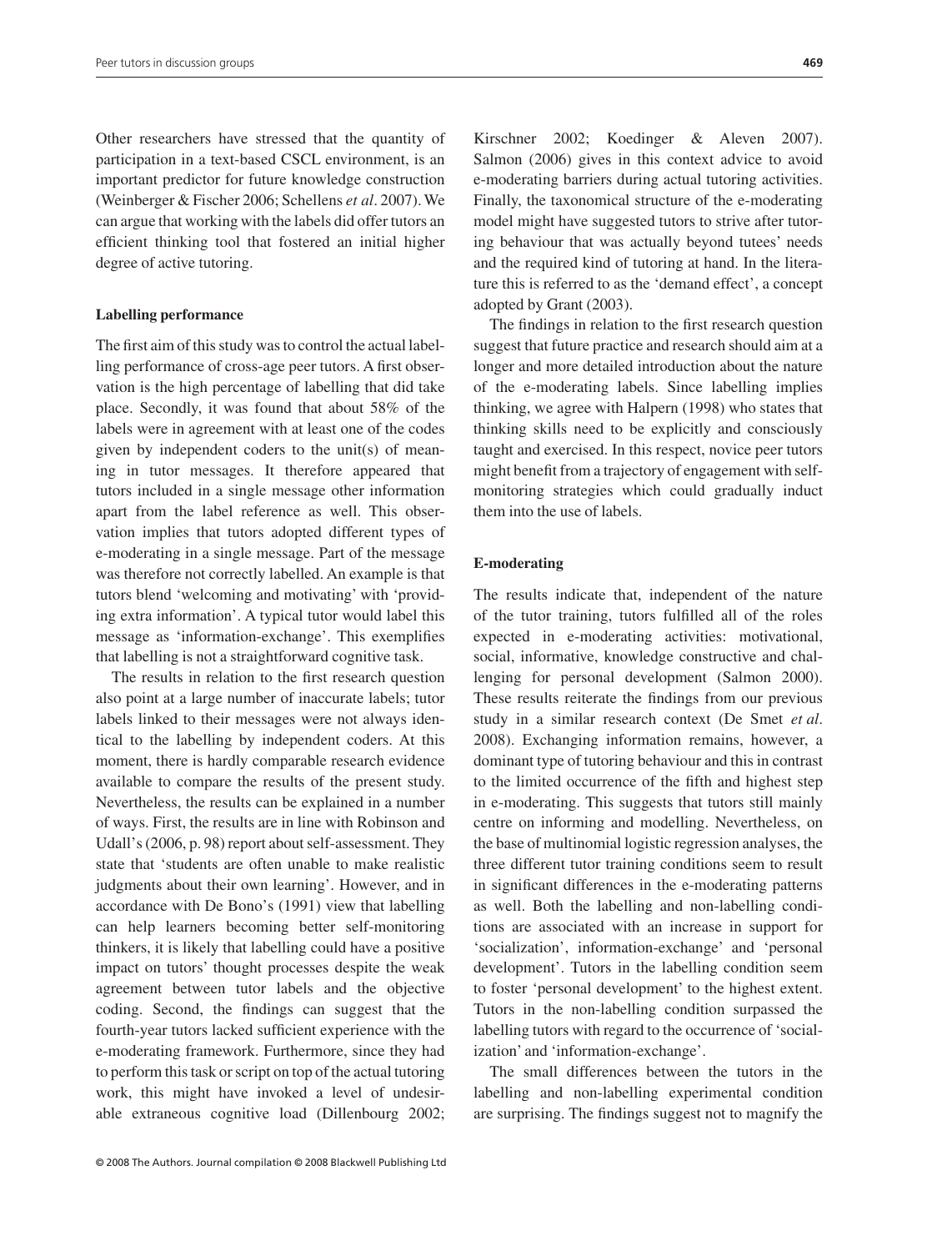extent to which a specific tutor training affects online peer tutoring behaviour in the early stages of tutoring. It even seems that a strong focus on labelling and hence on deliberate self-monitoring as part of a tutor training and tutoring activity might be  $-$  initially  $-$  counterproductive. This is a phenomenon regularly observed in research on variables affecting 'transfer of training' (Prawat 1989; Ottoson 1997; Nijman 2004). A positive impact of labelling might occur only at a later stage when the interference of the labelling is no longer obstructing the actual tutoring process. Further research is needed to study this assumption on cognitive load during labelling.Although the results suggest that tutors in the experimental conditions adopt a wider range of e-moderating activities, future research should also explore the underlying reasons for the increase in support generating 'socialization', 'informationexchange' and 'personal development'. Qualitative studies building on stimulated-recall and focus groups could be helpful to gather this type of tutor information.

# **Efficacy beliefs**

The third purpose of this study was to examine the impact of labelling on self-efficacy beliefs and perceived collective efficacy. In the context of this research, perceived self-efficacy was related to peer tutors' prospective action in the role of online facilitator whereas perceived collective efficacy was related to tutor's perceptions with regard to the interpersonal characteristics of tutees' online discussion behaviour in small groups.

The findings showed that tutors' self-efficacy beliefs were high but no differences were found between the labelling and the non-labelling tutor training condition. This suggests that labelling tutoring activities did not invoke self-monitoring activities to a higher extent, leading to higher self-efficacy beliefs, as proposed by Chang (2007). Similarly, this result does not substantiate the findings of Brown and Morrissey (2004) illuminating that verbal self-guidance training increases students' self-efficacy beliefs.

Significant differences in perceived collective efficacy were observed between tutors in the two training conditions at the start of the tutoring activities. The differences between the two conditions with regard to tutors' perceived collective efficacy could not be replicated during the closing tutoring phase. The results suggest that tutors in the labelling condition initially experienced a lower level of perceived collective efficacy. This particular finding fits on the one hand into the earlier observations about the lack of a strong differential impact of labelling on the nature of online tutoring in terms of e-moderating. On the other hand, this hypothesis fits in with the work of Bandura (2000), who states that the extent to which one puts effort in the group endeavour is affected by perceived collective efficacy, and the other way round. Because of the labelling, tutors might consider in more detail how well or how bad tutees work together, thus affecting their overall perceived collective efficacy. This confirms the assumption that labelling helps them in becoming more critical thinkers as suggested by De Bono (1991). Moreover, this finding supports the idea that self-monitoring strategies can improve students' adaptive goal setting and selfregulation (Ellis & Zimmerman 2001; Chang 2007).

# **Limitations and further research**

The present study reflects a number of shortcomings that should be considered when interpreting the findings. Furthermore, the limitations are to be addressed in future research.

Our research clearly is limited to the study of the online tutor. This particular focus on the tutor neglects the complex interplay between tutors and tutees. This can result in the critique that tutor activities are too much studied in isolation and independent from tutee activities. However, we agree that there is an important interaction process between tutor and tutees.

The interpretation of the present research findings is also limited because of the lack of comparable studies about online peer tutoring. This type of empirical studies is scarce. Some exceptions are the computer-supported peer tutoring studies of De Smet *et al*. (2008) and McLuckie and Topping (2004), and studies illustrating a practical and comprehensive model for a peer tutoring skills training (Chappell 1995; Nath & Ross 2001).

In addition to the content analysis and logistic regression techniques used in this study, other techniques should be adopted to acquire a fuller understanding of cross-age tutoring activities. Data and method triangulation should be adopted. For example, stimulatedrecall interviews (Calderhead 1981; Lyle 2003) could be a promising direction to explore the thoughts underlying tutors' contributions, and this related to the labelling activities and their efficacy beliefs.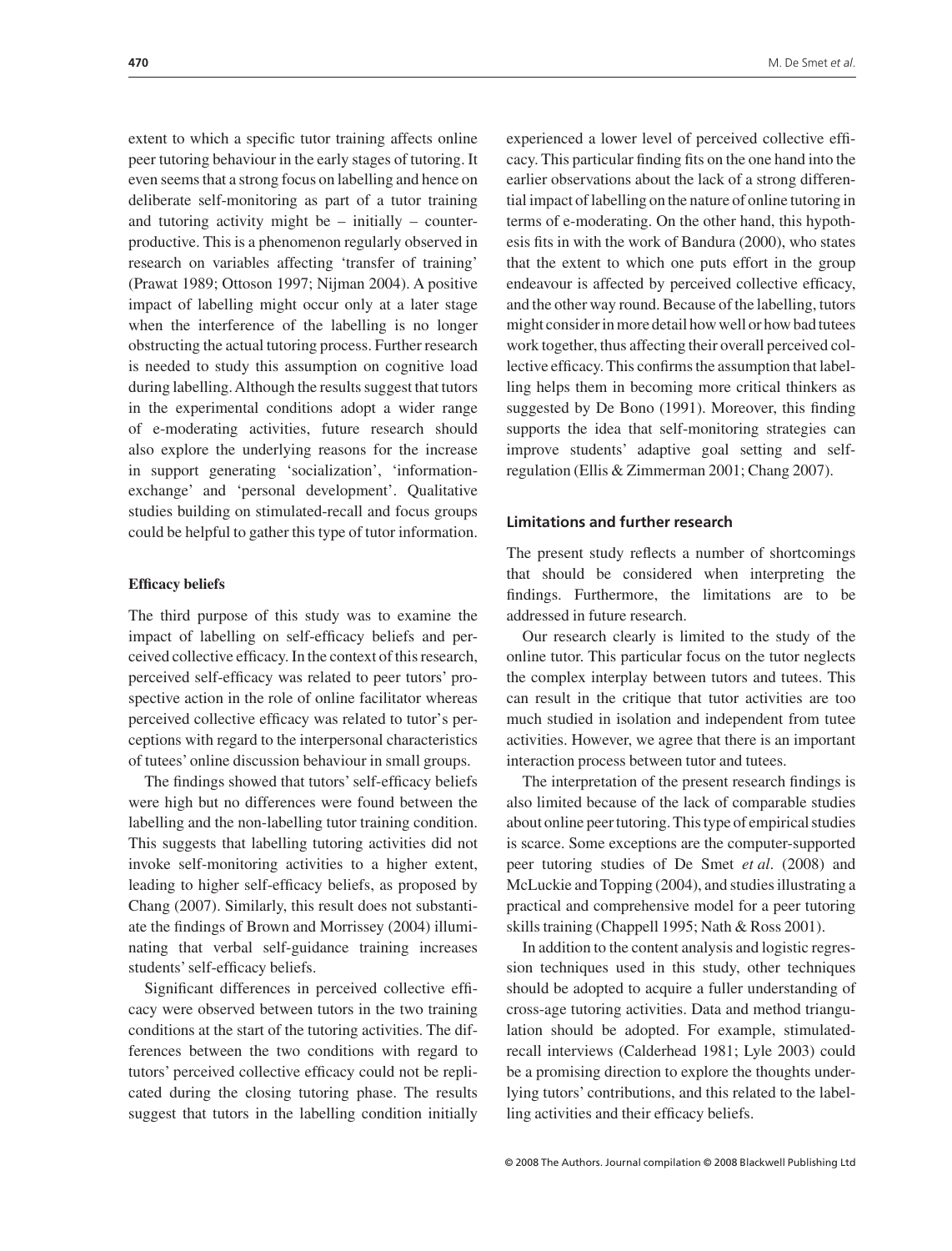To explain the lack of significant differences in tutorrelated dependent variables, other issues should be considered. The present study was set up in a naturalistic setting. It was therefore not possible to rule out external factors influencing the tutor training effectiveness in terms of 'transfer' (Prawat 1989; Ottoson 1997). Future research could take a closer look at tutors' (labelling) performance and relate this activity to their degree of flexibility to adopt a certain phase of e-moderating on a certain moment and learning outcomes in the long run. In the discussion section, it was suggested that cognitive load might have played a role. This variable could be studied and/or controlled for in future research.

# **Conclusion**

The present study about facilitation via peer tutoring and labelling of tutoring activities has resulted in a number of useful observations about the nature and structure in peer tutoring in a CSCL setting. The study results indicate that tutors easily adopt labelling activities, but that their labelling is not always accurate. Nevertheless, the labelling activity combined with a more extensive tutor training, proved to result in a number of significant differences in the occurrence of particular types of tutoring activities and a more balanced pattern in the types of tutoring activities. However, the results are still too unclear to be able to observe differential patterns in e-moderating because of the labelling activity. Finally, the research results indicate that the labelling activity has – yet – hardly a differential impact on self-efficacy. Differences in perceived collective efficacy can be observed, suggesting that the labelling activity imposes extra workload on tutors. The discussion of the research results points at the need for qualitative research that pays even more attention to the initial tutor training and the long-term impact on their tutoring activities.

# **Acknowledgement**

This study was funded in part by the Flemish Government under the BOF program, 1107104.

# **References**

Backroad Connections Pty Ltd. (2002) *Effective Online Facilitation* (Version 2.00). Australian Flexible Learning

- Bandura A. (1993) Perceived self-efficacy in cognitive development and functioning. *Educational Psychologist* **28**, 117–148.
- Bandura A. (1997) *Self-Efficacy: The Exercise of Control*. Freeman, NewYork.
- Bandura A. (2000) Exercise of human agency through collective efficacy. *Current Directions in Psychological Science* **9**, 75–78.
- Bandura A. (2006) Guide for constructing self-efficacy scales. In *Self-Efficacy Beliefs of Adolescents* (eds F Pajares & T Urdan), pp. 307–337. Information Age Publishing, Charlotte, NC. Available online: [http://www.des.emory.](http://www.des.emory) edu/mfp/014-BanduraGuide2006.pdf (last accessed 9 June 2008).
- Bonk C.J., Wisher R.A. & Lee J-Y. (2004) Moderating learner-centred e-learning: problems and solutions, benefits and implications. In *Online Collaborative Learning: Theory and Practice* (ed. T.S. Roberts), pp. 54–85. Information Science Publishing, Hershey, PA.
- Brown T. & Morrissey L. (2004) The effectiveness of verbal self-guidance as a transfer of training intervention: its impact on presentation performance, self-efficacy and anxiety. *Innovations in Education and Teaching International* **41**, 255–269.
- Calderhead J. (1981) Stimulated recall: a method for research on teaching. *British Journal of Educational Psychology* **51**, 211–217.
- Carroll J.M. & Reese D.D. (2003) Community collective efficacy: structure and consequences of perceived capacities in the Blacksburg Electronic Village. Proceedings on the 36th Hawaii International Conference on System Sciences, 6–9 January 2003, Big Island Hawaii. Retrieved September, 18, 2005 from: [http://ieeexplore.ieee.org/xpl/freeabs\\_all.jsp?](http://ieeexplore.ieee.org/xpl/freeabs_all.jsp?) arnumber=1174585.
- Chang M.-M. (2007) Enhancing web-based language learning through self-monitoring. *Journal of Computer Assisted Learning* **23**, 187–196.
- Chappell V.A. (1995) Theorizing in practice: tutor training 'Live, from the VAX Lab'. *Computers and Composition* **12**, 227–236.
- Chi M.T.H. (1997) Quantifying qualitative analyses of verbal data: a practical guide. *The Journal of the Learning Sciences* **6**, 271–315.
- De Bono, E (1991) *Six Thinking Hats for Schools. Resource Book for Adult Educators*. USA Perfection Learning, Logan, IA.
- De Smet M., Van Keer H. & Valcke M. (2008) Blending asynchronous discussion groups and peer tutoring in higher education: an exploratory study of online peer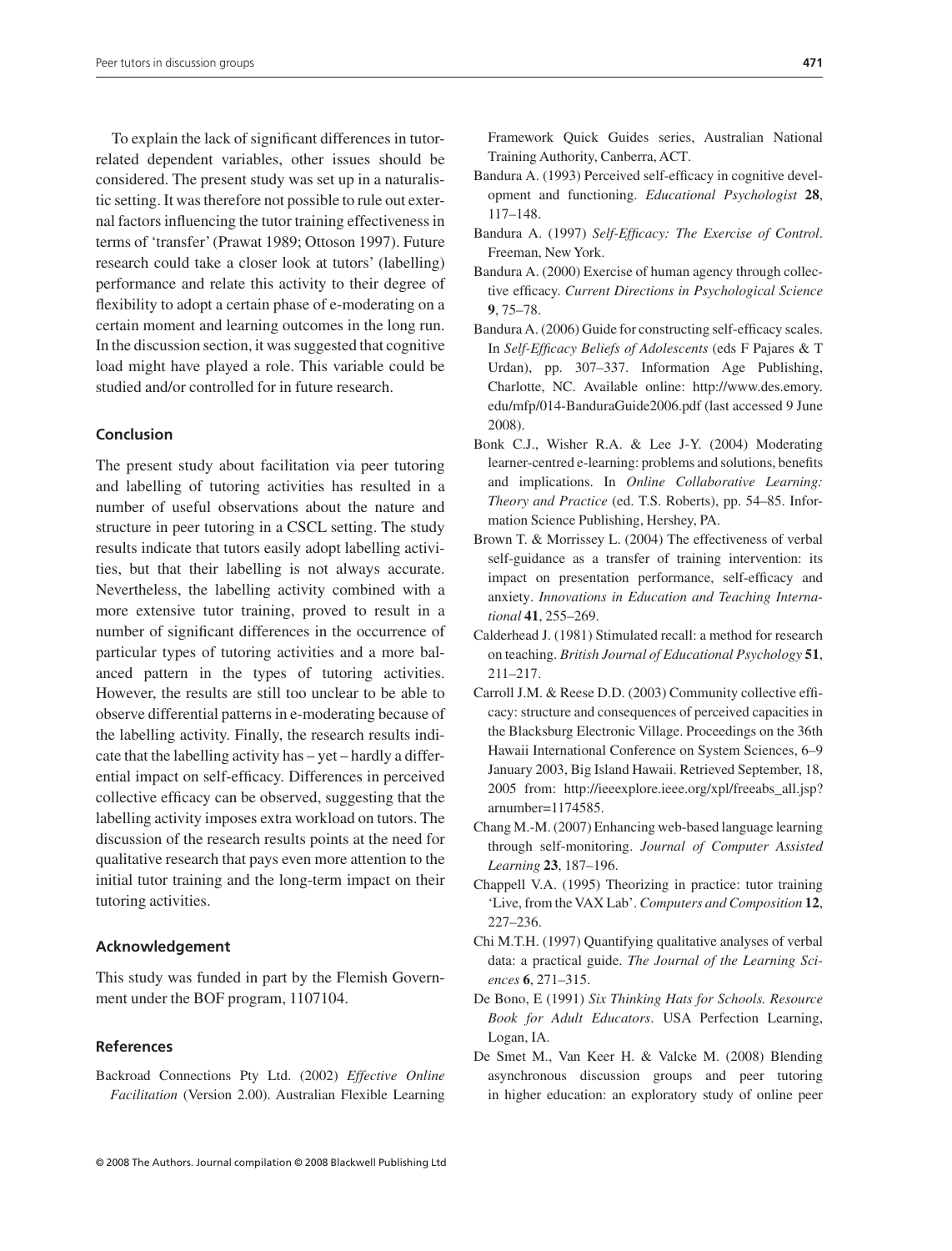tutoring behaviour. *Computers & Education* **50**, 207–  $223$ 

- De Wever, B., Van Keer, H., Schellens, T., & Valcke, M. (2007) Applying multilevel modelling on content analysis data: methodological issues in the study of the impact of role assignment in asynchronous discussion groups. *Learning and Instruction* **17**, 436–437.
- Dewiyanti S., Brand-Gruwel S. & Jochems W. (2005) Applying reflection and moderation in an asynchronous computer-supported collaborative learning environment in campus-based higher education. *British Journal of Educational Technology* **36**, 673–676.
- Dillenbourg P. (2002) Over-scripting CSCL: the risks of blending collaborative learning with instructional design. In *Three Worlds of CSCL: Can We Support CSCL?* (ed. P.A. Kirshner), pp. 61–91. Open Universiteit Nederland, Heerlen.
- Ellis D. & Zimmerman B.J. (2001) Enhancing selfmonitoring during self-regulated learning of speech. In *Metacognition in Learning and Instruction. Theory, Research and Practice* (ed. H.J. Hartman), pp. 205–228. Kluwer Academic Press, Dordrecht.
- Garrison R.D., Anderson T. & Archer W. (2000) Critical inquiry in a text-based environment: computer conferencing in higher education. *The Internet and Higher Education* **2**, 87–105.
- Grant A.M. (2003) The impact of life coaching on goal attainment, metacognition and mental health. *Social Behavior and Personality* **3**, 253–264.
- Griffin B.W. & Griffin M.M. (1998) An investigation of the effects of reciprocal peer tutoring on achievement, selfefficacy, and test anxiety. *Contemporary Educational Psychology* **23**, 298–311.
- Guzzo R., Yost P., Campbell R. & Shea G. (1993) Potency in groups: articulating a construct. *British Journal of Social Psychology* **32**, 87–106.
- Halpern D.F. (1998) Teaching critical thinking for transfer across domains. Dispositions, skills, structure training, and metacognitive monitoring. *American Psychologist* **53**, 449–455.
- Hosmer D.W. Jr. & Lemeshow, S. (2000) *Applied Logistic Regression*. Wiley, NewYork.
- Ickes W., Holloway R., Stinson L.L. & Graham Hoodenpyle T. (2006) Self-monitoring in social interaction: the centrality of self-affect. *Journal of Personality* **74**, 659–684.
- Kirschner P.A. (2002) Cognitive load theory: implications of cognitive load theory on the design of learning. *Learning and Instruction* **12**, 1–10.
- Koedinger K. & Aleven V. (2007) Exploring the assistance dilemma in experiments with cognitive tutors. *Educational Psychology Review* **19**, 239–264.
- Kollar I., Fischer F. & Hesse F.W. (2003) Cooperation scripts for computer-supported collaborative learning. In *Proceedings of the International Conference on Computer Support for Collaborative Learning, CSCL 2003 – Community Events, Communication, and Interaction* (eds B. Wasson, R. Baggetun, U. Hoppe & S. Ludvigsen), pp. 59–61. Intermedia, Bergen, Belgium.
- Laurillard D. (1998) Multimedia and the learner's experience of narrative. *Computers & Education* **31**, 229–242.
- Lyle J. (2003) Stimulated recall: a report on its use in naturalistic research. *British Educational Research Journal* **29**, 861–878.
- McLoughlin C. & Luca J. (2000) Cognitive engagement and higher order thinking through computer conferencing: we know why but do we know how? In *Flexible Futures in Tertiary Teaching. Proceedings of the 9th Annual Teaching Learning Forum*, (eds A. Herrmann & M.M. Kulski), pp. 2–4. Curtin University of Technology, Perth. Available at:<http://lsn.curtin.edu.au/tlf/tlf2000/mcloughlin2.html> (last accessed 18 September 2004).
- McLuckie J. & Topping K.J. (2004) Transferable skills for online peer learning. *Assessment & Evaluation in Higher Education* **29**, 563–584.
- Michalski G.M. & Cousins J.B. (2000) Differences in stakeholder perceptions about training evaluation: a concept mapping/pattern matching investigation. *Evaluation and Program Planning* **23**, 211–230.
- Nath L.R. & Ross S.M. (2001) The influence of a peertutoring training model for implementing cooperative groupings with elementary students. *Educational Technology Research & Development* **49**, 41–56.
- Neuendorf K.A. (2002) *The Content Analysis Guidebook*. Sage Publications, Thousand Oaks, CA.
- Nijman D-J. (2004) *Supporting Transfer of Training. Effects of the Supervisor*. Doctoral Dissertation. University of Twente, Enschede, the Netherlands.
- Ottoson J.M. (1997) Beyond transfer of training: using multiple lenses to assess community education programs. *New Directions for Adult and Continuing Education* **75**, 87– 96.
- Pajares F. (2004) Psychometric analysis of computer science help-seeking scales. *Educational and Psychological Measurement* **64**, 496–513.
- Prawat R.S. (1989) Promoting access to knowledge, strategy, and disposition in students: a research synthesis. *Review of Educational Research* **59**, 1–41.
- Rickard K. (2004) E-mentoring and pedagogy: a useful nexus for evaluating online mentoring programs for small business? *Mentoring and Tutoring* **12**, 383–401.
- Robinson A. & Udall M. (2006) Using formative assessment to improve student learning through critical reflection. In